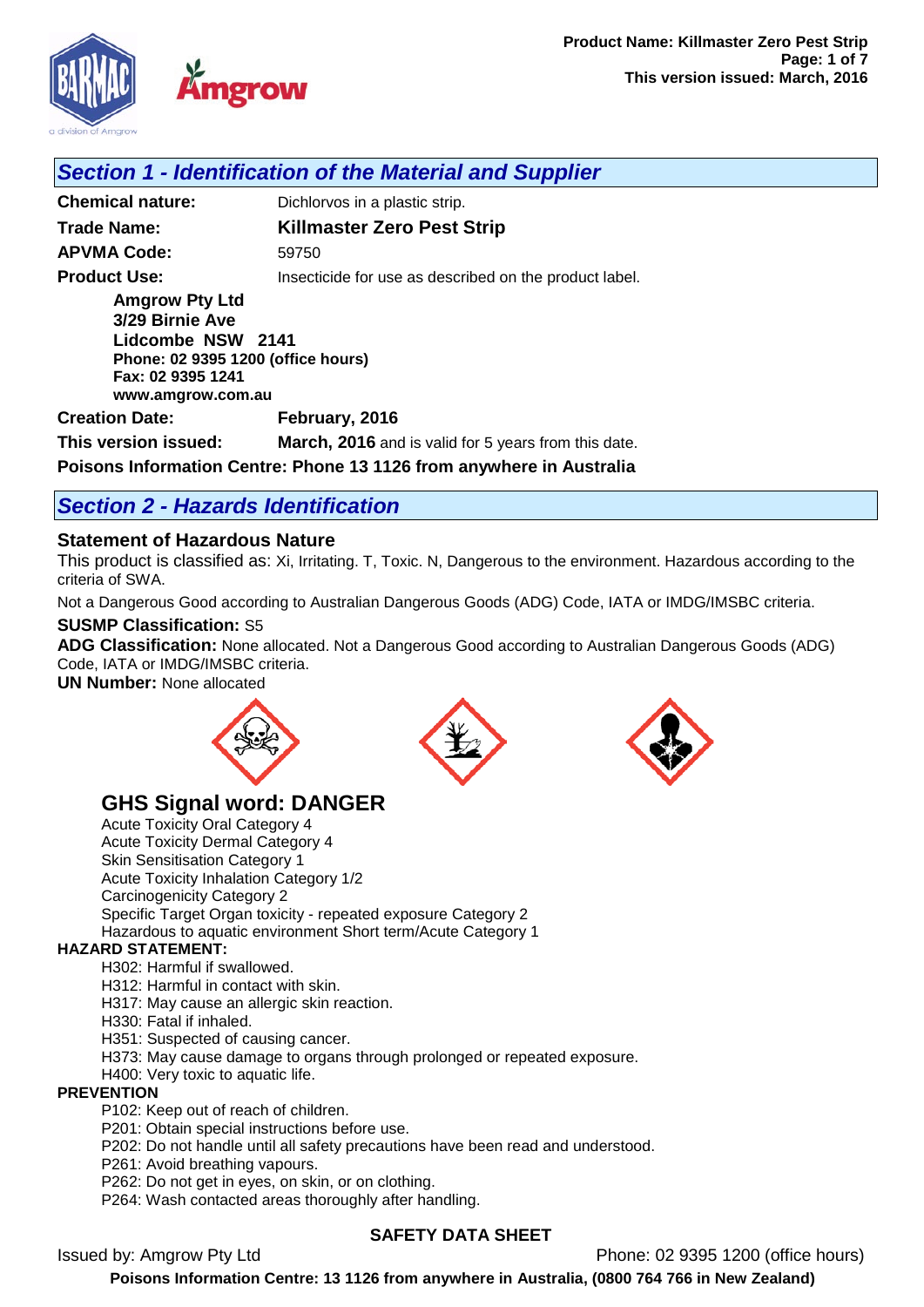

P270: Do not eat, drink or smoke when using this product.

P271: Use only outdoors or in a well ventilated area.

P272: Contaminated work clothing should not be allowed out of the workplace.

P273: Avoid release to the environment.

P281: Use personal protective equipment as required.

## **RESPONSE**

P314: Get medical advice or attention if you feel unwell.

P363: Wash contaminated clothing before reuse.

P301+P312: IF SWALLOWED: Call a POISON CENTRE or doctor if you feel unwell.

P301+P330+P331: IF SWALLOWED: Rinse mouth. Do NOT induce vomiting.

P302+P352: IF ON SKIN: Wash with plenty of soap and water.

P304+P340: IF INHALED: Remove victim to fresh air and keep at rest in a position comfortable for breathing. P308+P313: If exposed or concerned: Get medical advice.

P333+P313: If skin irritation or rash occurs: Get medical advice.

P370+P378: In case of fire, use carbon dioxide, dry chemical, foam, water fog.

#### **STORAGE**

P404: Store in a closed container.

P403+P235: Store in a well-ventilated place. Keep cool.

#### **DISPOSAL**

P501: Dispose of small quantities and empty containers by wrapping with paper and putting in garbage. For larger quantities, if recycling or reclaiming is not possible, use a commercial waste disposal service.

## *Emergency Overview*

**Physical Description & Colour: Yellow plastic strip.** 

**Odour:** No data re odour.

**Major Health Hazards:** Symptoms of acute exposure to organophosphate or cholinesterase-inhibiting compounds may include numbness, tingling sensations, incoordination, headache, dizziness, tremor, nausea, abdominal cramps, sweating, blurred vision, difficulty breathing or respiratory depression, slow heartbeat. Very high doses may result in unconsciousness, incontinence, and convulsions or fatality. very toxic by inhalation, danger of cumulative effects, harmful in contact with skin, and if swallowed, possible skin sensitiser. Signs and symptoms associated with mild exposures to organophosphate and carbamate pesticides include: headache, fatigue, dizziness, loss of appetite with nausea, stomach cramps and diarrhoea; blurred vision associated with excessive tearing; contracted pupils of the eye; excessive sweating and salivation; slowed heartbeat, often fewer than 50 per minute; rippling of surface muscles just under the skin. These symptoms may be mistaken for those of flu, heat stroke or heat exhaustion, or upset stomach. Moderately severe organophosphate and carbamate insecticide poisoning cases exhibit all the signs and symptoms found in mild poisonings, but in addition, the victim: is unable to walk; often complains of chest discomfort and tightness; exhibits marked constriction of the pupils (pinpoint pupils); exhibits muscle twitching; has involuntary urination and bowel movement. Severe poisonings are indicated by incontinence, unconsciousness and seizures.

# *Section 3 - Composition/Information on Ingredients*

| Ingredients                     | <b>CAS No</b> | Conc.%  | TWA $(mg/m^3)$ STEL $(mg/m^3)$ |         |
|---------------------------------|---------------|---------|--------------------------------|---------|
| <b>Dichlorvos</b>               | 62-73-7       | 186q/kg | 0.9                            | not set |
| Other non hazardous ingredients | secret        | to 100  | not set                        | not set |
| _____                           |               | .       |                                |         |

This is a commercial product whose exact ratio of components may vary slightly. Minor quantities of other non hazardous ingredients are also possible.

The SWA TWA exposure value is the average airborne concentration of a particular substance when calculated over a normal 8 hour working day for a 5 day working week. The STEL (Short Term Exposure Limit) is an exposure value that may be equalled (but should not be exceeded) for no longer than 15 minutes and should not be repeated more than 4 times per day. There should be at least 60 minutes between successive exposures at the STEL. The term "peak "is used when the TWA limit, because of the rapid action of the substance, should never be exceeded, even briefly.

## *Section 4 - First Aid Measures*

## **General Information:**

You should call The Poisons Information Centre if you feel that you may have been poisoned, burned or irritated by this product. The number is 13 1126 from anywhere in Australia (0800 764 766 in New Zealand) and is available at all times. Have this SDS with you when you call.

## **SAFETY DATA SHEET**

Issued by: Amgrow Pty Ltd Phone: 02 9395 1200 (office hours) **Poisons Information Centre: 13 1126 from anywhere in Australia, (0800 764 766 in New Zealand)**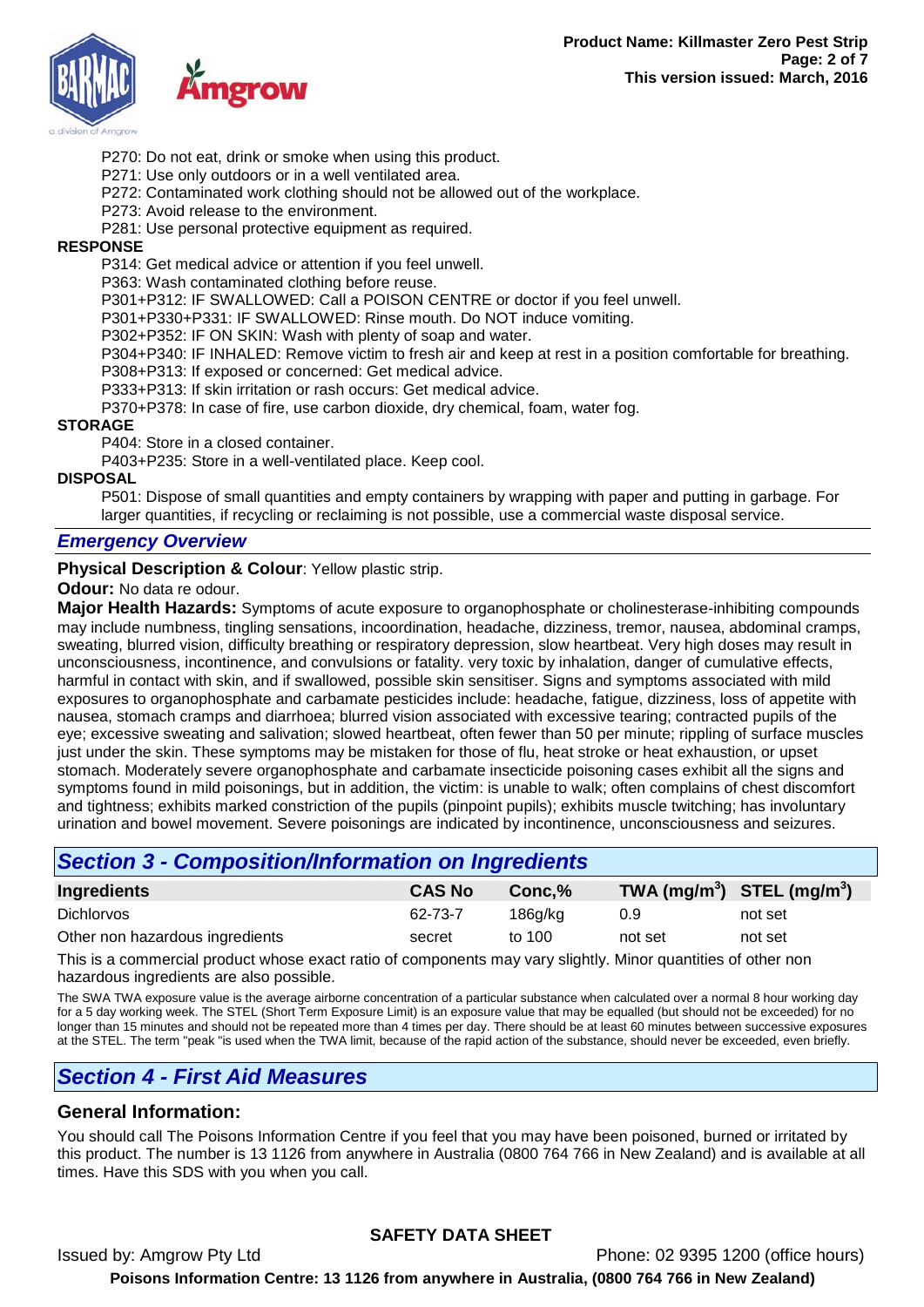

If swallowed, splashed on skin or inhaled, contact a Poisons Information Centre or a doctor at once. Remove any contaminated clothing and wash skin thoroughly. Hospital treatment may be necessary.

**Inhalation:** If inhalation occurs, contact a Poisons Information Centre. Urgent hospital treatment is likely to be needed. Remove source of contamination or move victim to fresh air. If breathing is difficult, oxygen may be beneficial if administered by trained personnel, preferably on a doctor's advice. DO NOT allow victim to move about unnecessarily. Symptoms of pulmonary oedema can be delayed up to 48 hours after exposure.

**Skin Contact:** Quickly and gently brush away excess particles. Wash gently and thoroughly with warm water (use non-abrasive soap if necessary) for 10-20 minutes or until product is removed. Under running water, remove contaminated clothing, shoes and leather goods (e.g. watchbands and belts) and completely decontaminate them before reuse or discard.

**Eye Contact:** Quickly and gently brush particles from eyes. No effects expected. If irritation does occur, flush contaminated eye(s) with lukewarm, gently flowing water for 5 minutes or until the product is removed. Obtain medical advice if irritation becomes painful or lasts more than a few minutes. Take special care if exposed person is wearing contact lenses.

**Ingestion:** If swallowed, do NOT induce vomiting. Wash mouth with water and contact a Poisons Information Centre, or call a doctor.

# *Section 5 - Fire Fighting Measures*

**Fire and Explosion Hazards**: The major hazard in fires is usually inhalation of heated and toxic or oxygen deficient (or both), fire gases. There is no risk of an explosion from this product under normal circumstances if it is involved in a fire.

Fire decomposition products from this product are likely to be irritating if inhaled.

**Extinguishing Media:** In case of fire, use carbon dioxide, dry chemical, foam, water fog.

**Fire Fighting:** If a significant quantity of this product is involved in a fire, call the fire brigade.<br>**Flash noint:** Flammable solid **Flash point:** Flammable solid.

| . ונוטען ווטאו ו                 | l lalllllavi <del>c</del> |
|----------------------------------|---------------------------|
| <b>Upper Flammability Limit:</b> | No data.                  |
| <b>Lower Flammability Limit:</b> | No data.                  |
| <b>Autoignition temperature:</b> | No data.                  |
| <b>Flammability Class:</b>       | No data.                  |

# *Section 6 - Accidental Release Measures*

**Accidental release:** This product is sold in small packages, and the accidental release from one of these is not usually a cause for concern. For minor spills, clean up, rinsing to sewer and put empty container in garbage. Although no special protective clothing is normally necessary because of occasional minor contact with this product, it is good practice to wear impermeable gloves when handling chemical products. In the event of a major spill, prevent spillage from entering drains or water courses and call emergency services.

# *Section 7 - Handling and Storage*

**Handling:** Keep exposure to this product to a minimum, and minimise the quantities kept in work areas. Check Section 8 of this SDS for details of personal protective measures, and make sure that those measures are followed. The measures detailed below under "Storage" should be followed during handling in order to minimise risks to persons using the product in the workplace. Also, avoid contact or contamination of product with incompatible materials listed in Section 10.

**Storage:** This product is a Scheduled Poison. Observe all relevant regulations regarding sale, transport and storage of this schedule of poison. Store packages of this product in a cool place. Make sure that containers of this product are kept tightly closed. Keep containers dry and away from water. Keep containers of this product in a well ventilated area. Make sure that the product does not come into contact with substances listed under "Incompatibilities" in Section 10. Check packaging - there may be further storage instructions on the label.

# *Section 8 - Exposure Controls and Personal Protection*

The following Australian Standards will provide general advice regarding safety clothing and equipment: Respiratory equipment: **AS/NZS 1715**, Protective Gloves: **AS 2161**, Occupational Protective Clothing: AS/NZS 4501 set 2008, Industrial Eye Protection: **AS1336** and **AS/NZS 1337**, Occupational Protective Footwear: **AS/NZS2210**.

## **SAFETY DATA SHEET**

Issued by: Amgrow Pty Ltd Phone: 02 9395 1200 (office hours) **Poisons Information Centre: 13 1126 from anywhere in Australia, (0800 764 766 in New Zealand)**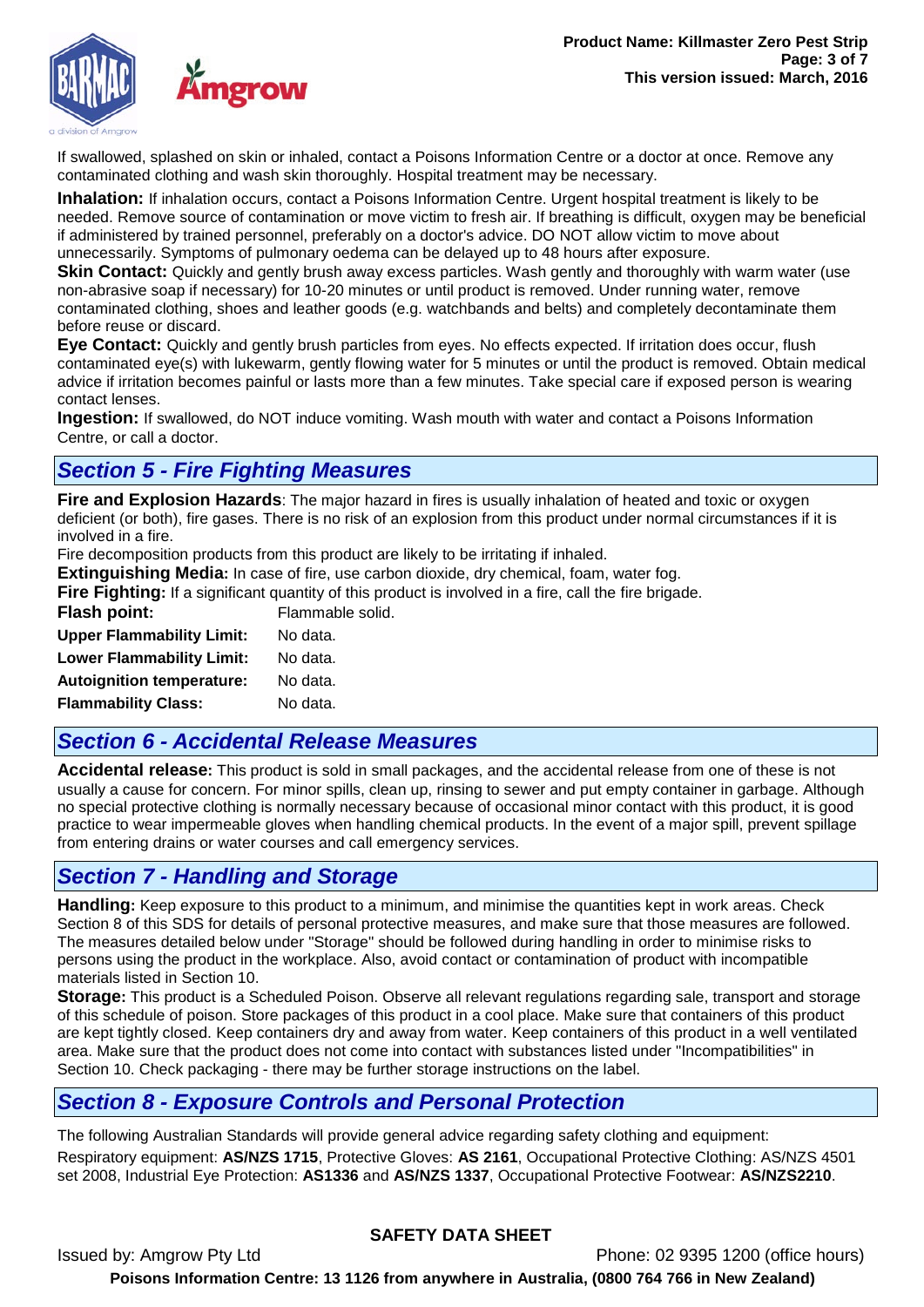

**SWA Exposure Limits TWA (mg/m<sup>3</sup>** Dichlorvos 0.9 not set

**) STEL (mg/m<sup>3</sup> )**

The ADI for Dichlorvos is set at 0.001mg/kg/day. The corresponding NOEL is set at 0.013mg/kg/day. ADI means Acceptable Daily Intake; NOEL means No-observable-effect-level. Data from Australian ADI List, June 2014.

No special equipment is usually needed when occasionally handling small quantities. The following instructions are for bulk handling or where regular exposure in an occupational setting occurs without proper containment systems. **Ventilation:** This product should only be used in a well ventilated area. If natural ventilation is inadequate, use of a

fan is suggested.

**Eye Protection:** Eye protection such as protective glasses or goggles is recommended when this product is being used.

**Skin Protection:** If you believe you may have a sensitisation to this product or any of its declared ingredients, you should prevent skin contact by wearing impervious gloves, clothes and, preferably, apron. Make sure that all skin areas are covered. See below for suitable material types.

**Protective Material Types:** We suggest that protective clothing be made from the following materials: PVC. **Respirator:** If there is a significant chance that dusts are likely to build up in the area where this product is being used, we recommend that you use a suitable dust mask. Otherwise, not normally necessary.

Safety deluge showers should, if practical, be provided near to where this product is being handled commercially.

# *Section 9 - Physical and Chemical Properties:*

| <b>Physical Description &amp; colour:</b> | Yellow plastic strip.                           |
|-------------------------------------------|-------------------------------------------------|
| Odour:                                    | No data re odour.                               |
| <b>Boiling Point:</b>                     | Decomposes before boiling at 100kPa.            |
| <b>Freezing/Melting Point:</b>            | No specific data. Solid at normal temperatures. |
| <b>Volatiles:</b>                         | No data.                                        |
| <b>Vapour Pressure:</b>                   | No data.                                        |
| <b>Vapour Density:</b>                    | Not applicable.                                 |
| <b>Specific Gravity:</b>                  | 1.26                                            |
| <b>Water Solubility:</b>                  | No data. Expected to be insoluble.              |
| pH:                                       | No data.                                        |
| <b>Volatility:</b>                        | No data.                                        |
| <b>Odour Threshold:</b>                   | No data.                                        |
| <b>Evaporation Rate:</b>                  | Not applicable.                                 |
| <b>Coeff Oil/water Distribution:</b>      | No data                                         |
| <b>Viscosity:</b>                         | Not applicable.                                 |
| <b>Autoignition temp:</b>                 | No data.                                        |

# *Section 10 - Stability and Reactivity*

**Reactivity:** This product is unlikely to react or decompose under normal storage conditions. However, if you have any doubts, contact the supplier for advice on shelf life properties.

**Conditions to Avoid:** This product should be kept in a cool place, preferably below 30°C. Keep containers tightly closed. Containers should be kept dry. Keep containers and surrounding areas well ventilated.

**Incompatibilities:** strong acids, strong bases, strong oxidising agents, strong reducing agents.

**Fire Decomposition:** Combustion forms carbon dioxide, and if incomplete, carbon monoxide and possibly smoke. Water is also formed. May form oxides of phosphorus and other phosphorus compounds. May form hydrogen chloride gas, other compounds of chlorine. Carbon monoxide poisoning produces headache, weakness, nausea, dizziness, confusion, dimness of vision, disturbance of judgment, and unconsciousness followed by coma and death. **Polymerisation:** This product will not undergo polymerisation reactions.

# *Section 11 - Toxicological Information*

**Toxicity:** An information profile for Dichlorvos is available at http://extoxnet.orst.edu/pips/ghindex.html **Acute toxicity:** Dichlorvos is highly toxic by inhalation, dermal absorption, and ingestion. Because Dichlorvos is volatile, inhalation is the most common route of exposure. Dichlorvos is readily absorbed through the skin. Acute illness from Dichlorvos is limited to the effects of cholinesterase inhibition. Dichlorvos is rapidly metabolized and eliminated from the body. Persons with reduced lung function, convulsive disorders, liver disorders, or recent

## **SAFETY DATA SHEET**

Issued by: Amgrow Pty Ltd Phone: 02 9395 1200 (office hours)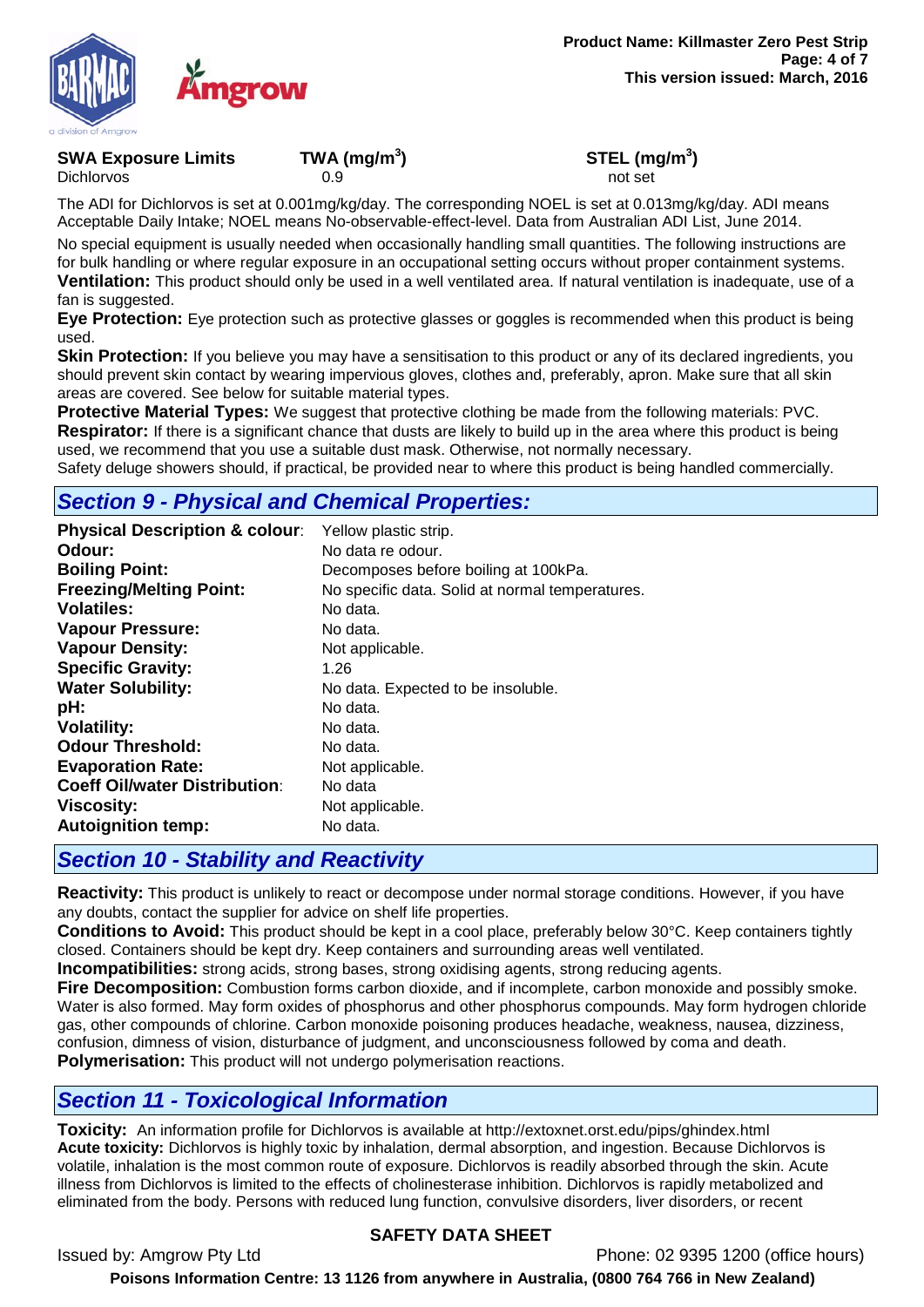

exposure to cholinesterase inhibitors will be at increased risk from exposure to Dichlorvos. Alcoholic beverages may enhance the toxic effects of Dichlorvos. Dichlorvos is mildly irritating to skin. Concentrates of Dichlorvos may cause burning sensations, or actual burns. Application of 1.67 mg/kg Dichlorvos in rabbits' eyes produced mild redness and swelling, but no injury to the cornea. Symptoms of acute exposure to organophosphate or cholinesterase-inhibiting compounds may include numbness, tingling sensations, incoordination, headache, dizziness, tremor, nausea, abdominal cramps, sweating, blurred vision, difficulty breathing or respiratory depression, slow heartbeat. Very high doses may result in unconsciousness, incontinence, and convulsions or fatality. Some organophosphates may cause delayed symptoms beginning 1 to 4 weeks after an acute exposure that may or may not have produced immediate symptoms. In such cases, numbness, tingling, weakness, and cramping may appear in the lower limbs and progress to incoordination and paralysis. Improvement may occur over months or years, but some residual impairment may remain. The oral LD50 for Dichlorvos is 61 to 175 mg/kg in mice, 100 to 1090 mg/kg in dogs, 15 mg/kg in chickens, 25 to 80 mg/kg in rats, 157 mg/kg in pigs, and 11 to 12.5 mg/kg in rabbits. The dermal LD50 for Dichlorvos is 70.4 to 250 mg/kg in rats, 206 mg/kg in mice, and 107 mg/kg in rabbits. The 4-hour LC50 for Dichlorvos is greater than 0.2 mg/L in rats.

**Chronic toxicity:** Repeated or prolonged exposure to organophosphates may result in the same effects as acute exposure, including the delayed symptoms. Other effects reported in workers repeatedly exposed include impaired memory and concentration, disorientation, severe depressions, irritability, confusion, headache, speech difficulties, delayed reaction times, nightmares, sleepwalking, and drowsiness or insomnia. An influenza like condition with headache, nausea, weakness, loss of appetite, and malaise has also been reported. Repeated, small doses generally have no effect on treated animals. Chronic exposure to Dichlorvos will cause fluid to build up in the lungs (pulmonary oedema). Liver enlargement has occurred in pigs maintained for long periods of time on high doses. Dichlorvos caused adverse liver effects, and lung haemorrhages may occur at high doses in dogs. In male rats, repeated high doses caused abnormalities in the tissues of the lungs, heart, thyroid, liver, and kidneys.

**Reproductive effects:** There is no evidence that Dichlorvos affects reproduction.

**Teratogenic effects:** There is no evidence that Dichlorvos is teratogenic.

**Mutagenic effects:** Dichlorvos can bind to molecules such as DNA. For this reason, there has been extensive testing of Dichlorvos for mutagenicity. Several studies have shown Dichlorvos to be a mutagen; for example, Dichlorvos is reported positive in the Ames mutagenicity assay and in other tests involving bacterial or animal cell cultures. However, no evidence of mutagenicity has been found in tests performed on live animals. Its lack of mutagenicity in live animals may be due to rapid metabolism and excretion.

**Carcinogenic effects:** Dichlorvos has been classified as a possible human carcinogen because it caused tumours in rats and mice in some studies but not others. However, current evidence about the carcinogenicity of Dichlorvos is inconclusive.

**Organ toxicity:** Dichlorvos primarily affects the nervous system through cholinesterase inhibition, the blockage of an enzyme required for proper nerve functioning.

**Fate in humans and animals:** Dichlorvos is remarkable for its rapid metabolism and excretion by mammals. Dichlorvos does not accumulate in body tissues and has not been detected in the milk of cows or rats, even when the animals were given doses high enough to produce symptoms of severe poisoning. There is no data to hand indicating any particular target organs.

Dichlorvos is classed by SWA as a potential sensitiser by skin contact.

## *Classification of Hazardous Ingredients*

#### Ingredient **Risk Phrases**

Dichlorvos >=7%Conc<25%: T+; R26; R21/22; R43

- Acute toxicity category 2
- Skin sensitisation category 1
- Carcinogenicity Category 2
- Hazardous to the aquatic environment (acute) category 1

## *Potential Health Effects*

#### **Persons sensitised to Dichlorvos should avoid contact with this product.**

#### **Inhalation:**

**Short Term Exposure:** Symptoms are described fully above.

**Long Term Exposure:** No data for health effects associated with long term inhalation.

**Skin Contact:**

**Short Term Exposure:** Symptoms are described fully above.

**Long Term Exposure:** No data for health effects associated with long term skin exposure.

## **SAFETY DATA SHEET**

Issued by: Amgrow Pty Ltd Phone: 02 9395 1200 (office hours)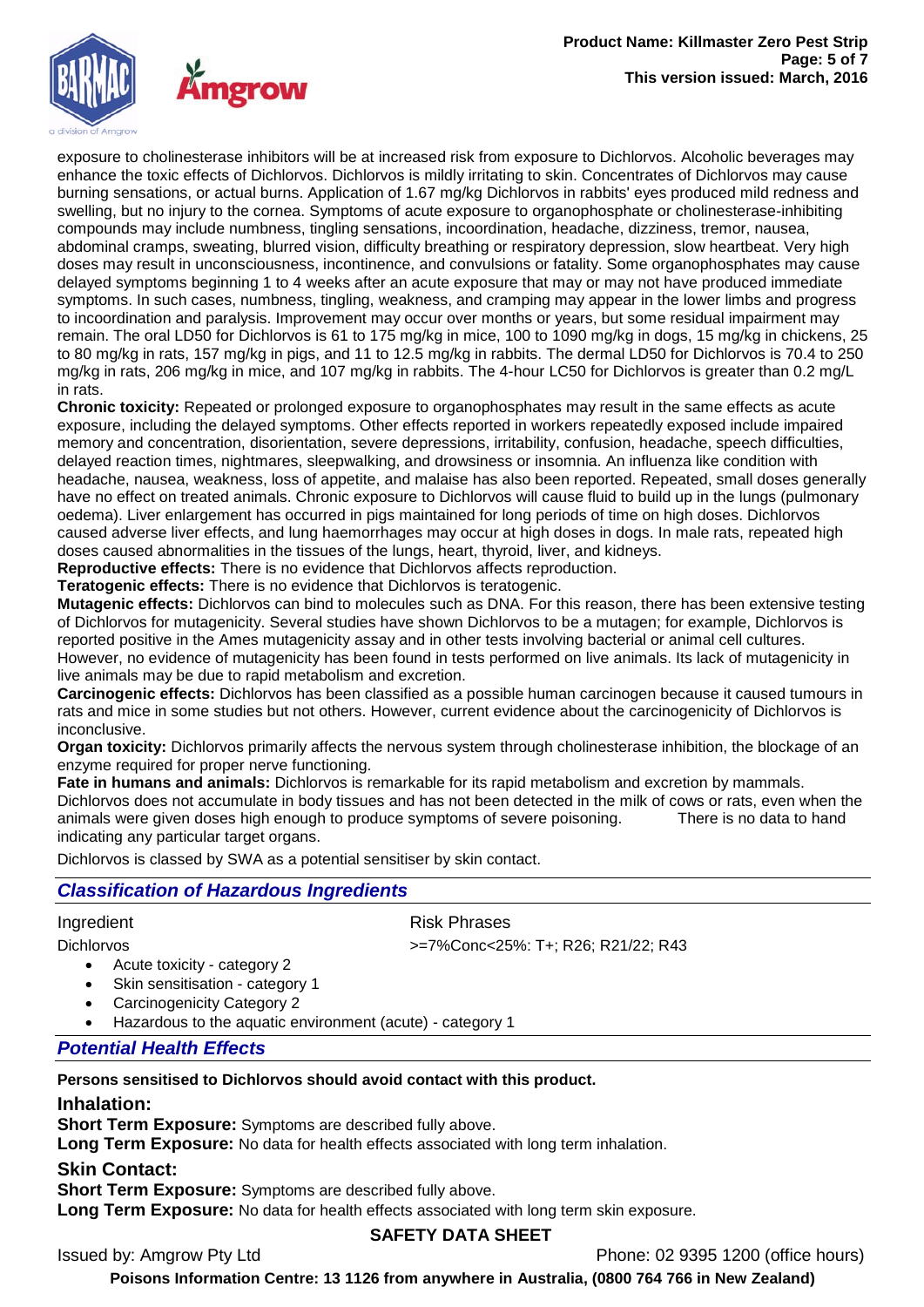

# **Eye Contact:**

**Short Term Exposure:** This product may be irritating to eyes, but is unlikely to cause anything more than mild transient discomfort.

**Long Term Exposure:** No data for health effects associated with long term eye exposure.

**Ingestion:**

**Short Term Exposure:** Symptoms are described fully above.

**Long Term Exposure:** No data for health effects associated with long term ingestion.

## **Carcinogen Status:**

**SWA:** No significant ingredient is classified as carcinogenic by SWA.

**NTP:** No significant ingredient is classified as carcinogenic by NTP.

**IARC:** Dichlorvos is classed 2b IARC - possibly carcinogenic to humans.

See the IARC website for further details. A web address has not been provided as addresses frequently change.

# *Section 12 - Ecological Information*

This product is very toxic to aquatic organisms. This product is not biodegradable. However, it is biologically inert so will not be harmful to flora or fauna, soil or water and will not cause long term problems.

**Breakdown in soil and groundwater:** Dichlorvos has low persistence in soil. Half-lives of 7 days were measured on clay, sandy clay, and loose sandy soil. In soil, Dichlorvos is subject to hydrolysis and biodegradation.

**Breakdown in water:** In water, Dichlorvos remains in solution and does not adsorb to sediments. It degrades primarily by hydrolysis, with a half-life of approximately 4 days in lakes and rivers. This half-life will vary from 20 to 80 hours between pH 4 and pH 9.

**Breakdown in vegetation:** Except for cucumbers, roses, and some chrysanthemums, plants tolerate Dichlorvos very well.

# *Section 13 - Disposal Considerations*

**Disposal:** Dispose of small quantities and empty containers by wrapping with paper and putting in garbage. For larger quantities, if recycling or reclaiming is not possible, use a commercial waste disposal service.

## *Section 14 - Transport Information*

**UN Number:** This product is not classified as a Dangerous Good by ADG, IATA or IMDG/IMSBC criteria. No special transport conditions are necessary unless required by other regulations.

## *Section 15 - Regulatory Information*

**AICS:** All of the significant ingredients in this formulation are compliant with NICNAS regulations. The following ingredient: Dichlorvos, is mentioned in the SUSMP.

## *Section 16 - Other Information*

#### **This SDS contains only safety-related information. For other data see product literature.**

| <b>Acronyms:</b>    |                                                                                                                        |
|---------------------|------------------------------------------------------------------------------------------------------------------------|
| <b>ADG Code</b>     | Australian Code for the Transport of Dangerous Goods by Road and Rail $(7^{in}$ edition)                               |
| <b>AICS</b>         | Australian Inventory of Chemical Substances                                                                            |
| <b>SWA</b>          | Safe Work Australia, formerly ASCC and NOHSC                                                                           |
| <b>CAS number</b>   | <b>Chemical Abstracts Service Registry Number</b>                                                                      |
| <b>Hazchem Code</b> | Emergency action code of numbers and letters that provide information to emergency<br>services especially firefighters |
| <b>IARC</b>         | International Agency for Research on Cancer                                                                            |
| <b>NOS</b>          | Not otherwise specified                                                                                                |
| <b>NTP</b>          | National Toxicology Program (USA)                                                                                      |
| <b>R-Phrase</b>     | <b>Risk Phrase</b>                                                                                                     |
| <b>SUSMP</b>        | Standard for the Uniform Scheduling of Medicines & Poisons                                                             |
| <b>UN Number</b>    | <b>United Nations Number</b>                                                                                           |
|                     | THIS SDS SHIMMARISES OHR REST KNOWLEDGE OF THE HEALTH AND SAFETY HAZARD INFORMATION OF THE RRODHOT AND HOW             |

THIS SDS SUMMARISES OUR BEST KNOWLEDGE OF THE HEALTH AND SAFETY HAZARD INFORMATION OF THE PRODUCT AND HOW TO SAFELY HANDLE AND USE THE PRODUCT IN THE WORKPLACE. EACH USER MUST REVIEW THIS SDS IN THE CONTEXT OF HOW THE PRODUCT WILL BE HANDLED AND USED IN THE WORKPLACE.

## **SAFETY DATA SHEET**

Issued by: Amgrow Pty Ltd Phone: 02 9395 1200 (office hours)